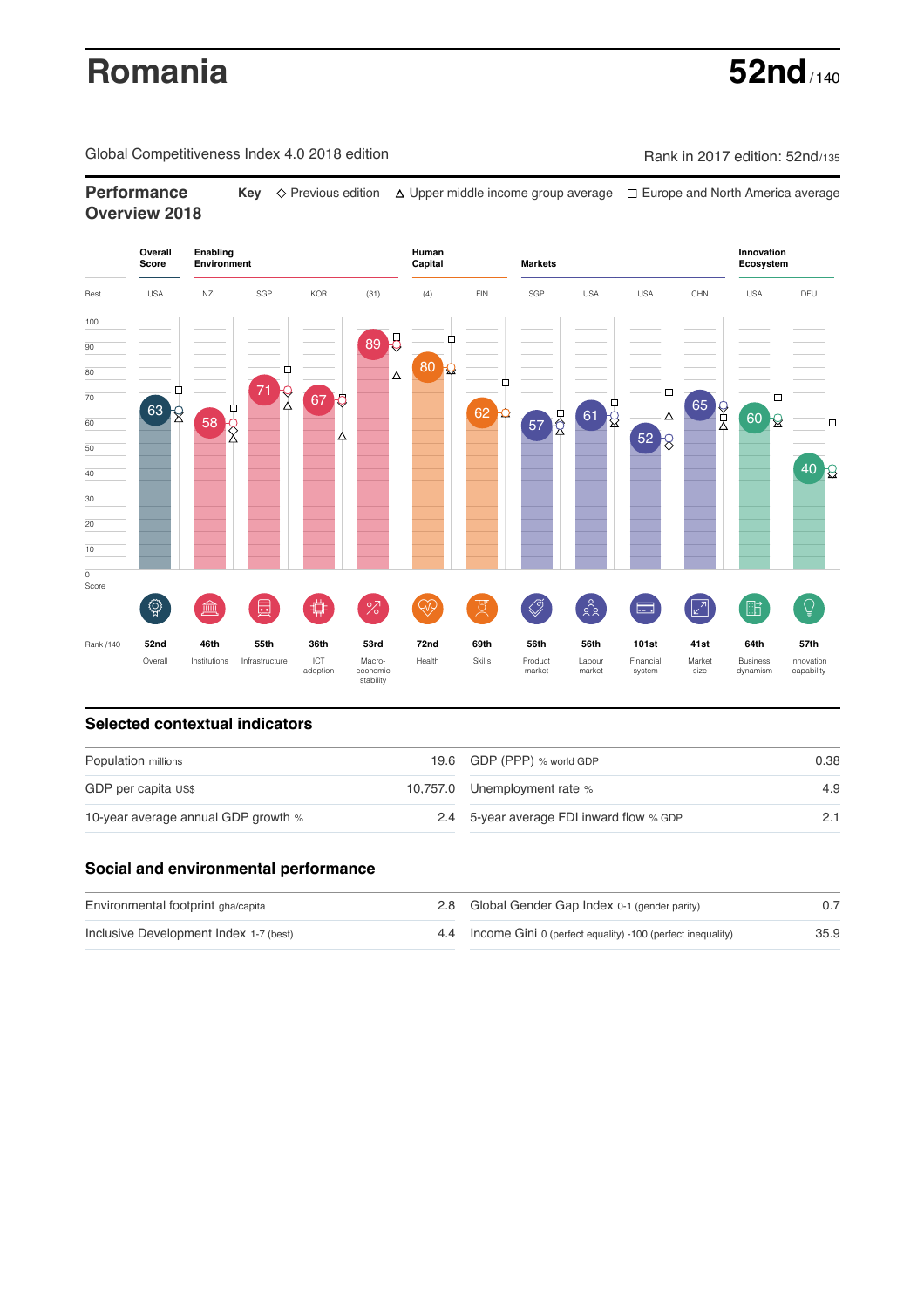### **Romania 52nd**/140

| <b>Index Component</b>                                                   | Value    | Score *              | Rank/140 | <b>Best Performer</b>       |
|--------------------------------------------------------------------------|----------|----------------------|----------|-----------------------------|
| 逦<br>Pillar 1: Institutions 0-100 (best)                                 |          | 58.1 ↑               | 46       | <b>New Zealand</b>          |
| 1.01 Organized crime 1-7 (best)                                          | 4.9      | 65.2 $\uparrow$      | 65       | Finland                     |
| 1.02 Homicide rate /100,000 pop.                                         | 1.2      | $97.5$ ↑             | 41       | Multiple (9)                |
| 1.03 Terrorism incidence 0 (very high) -100 (no incidence)               | 100.0    | $100.0 =$            | 1        | Multiple (24)               |
| 1.04 Reliability of police services 1-7 (best)                           | 4.8      | 63.8 $\uparrow$      | 50       | Finland                     |
| 1.05 Social capital 0-100 (high)                                         | 49.7     | 49.7 ተ               | 77       | Australia                   |
| 1.06 Budget transparency 0-100 (best)                                    | 61.5     | $61.5 =$             | 49       | Multiple (2)                |
| 1.07 Judicial independence 1-7 (best)                                    | 4.3      | 55.0 个               | 54       | Finland                     |
| 1.08 Efficiency of legal framework in challenging regulations 1-7 (best) | 2.8      | 29.8 个               | 104      | Finland                     |
| 1.09 Freedom of the press 0-100 (worst)                                  | 23.7     | 76.4 ↑               | 39       | Norway                      |
| 1.10 Burden of government regulation 1-7 (best)                          | 2.9      | $31.3$ 1             | 108      | Singapore                   |
| 1.11 Efficiency of legal framework in settling disputes 1-7 (best)       | 4.0      | 50.3 $\uparrow$      | 53       | Singapore                   |
| 1.12 E-Participation Index 0-1 (best)                                    | 0.71     | 70.8 ↑               | 66       | Multiple (3)                |
| 1.13 Future orientation of government 1-7 (best)                         | 3.4      | $39.4$ ↑             | 93       | Singapore                   |
| 1.14 Incidence of corruption 0-100 (best)                                | 48.0     | $48.0 =$             | 52       | New Zealand                 |
| 1.15 Property rights 1-7 (best)                                          | 4.8      | 63.8 个               | 43       | Finland                     |
| 1.16 Intellectual property protection 1-7 (best)                         | 5.0      | 66.2 ↑               | 32       | Finland                     |
| 1.17 Quality of land administration 0-30 (best)                          | 17.0     | 56.7 ↑               | 60       | Singapore                   |
| 1.18 Strength of auditing and reporting standards 1-7 (best)             | 4.9      | 65.2 $\uparrow$      | 53       | Finland                     |
| 1.19 Conflict of interest regulation 0-10 (best)                         | 6.0      | $60.0 =$             | 54       | Multiple (2)                |
| 1.20 Shareholder governance 0-10 (best)                                  | 6.0      | $60.0 =$             | 56       | Kazakhstan                  |
| 員<br>Pillar 2: Infrastructure 0-100 (best)                               |          | 71.2 ↑               | 55       | Singapore                   |
| 2.01 Road connectivity index 0-100 (best)                                | 66.2     | $66.2 =$             | 66       | <b>United States</b>        |
| 2.02 Quality of roads 1-7 (best)                                         | 3.0      | 32.7 $\uparrow$      | 113      | Singapore                   |
| 2.03 Railroad density km of roads/square km                              | 45.2     | $100.0 =$            | 18       | Multiple (20)               |
| 2.04 Efficiency of train services 1-7 (best)                             | 3.1      | 34.4 1               | 75       | Switzerland                 |
| 2.05 Airport connectivity score                                          | 59,903.7 | $54.5 \; \downarrow$ | 57       | Multiple (8)                |
| 2.06 Efficiency of air transport services 1-7 (best)                     | 4.7      | 61.3 $\uparrow$      | 61       | Singapore                   |
| 2.07 Liner Shipping Connectivity Index 0-157.1 (best)                    | 29.2     | 29.2 ተ               | 59       | Multiple (4)                |
| 2.08 Efficiency of seaport services 1-7 (best)                           | 3.9      | 48.9 ↑               | 73       | Singapore                   |
| 2.09 Electrification rate % pop.                                         | 100.0    | $100.0 =$            | 1        | Multiple (66)               |
| 2.10 Electric power transmission and distribution losses % output        | 12.0     | $91.6$ ↑             | 79       | Multiple (9)                |
| 2.11 Exposure to unsafe drinking water % pop.                            | 8.1      | $93.8 =$             | 53       | Multiple (23)               |
| 2.12 Reliability of water supply 1-7 (best)                              | 5.2      | 70.8 ↑               | 52       | Switzerland                 |
| ₽<br>Pillar 3: ICT adoption 0-100 (best)                                 |          | 67.1 $\uparrow$      | 36       | Korea, Rep.                 |
| 3.01 Mobile-cellular telephone subscriptions /100 pop.                   | 114.6    | 95.5 $\sqrt{ }$      | 77       | Multiple (68)               |
| 3.02 Mobile-broadband subscriptions /100 pop.                            | 82.9     | n/a                  | 47       | <b>United Arab Emirates</b> |
| 3.03 Fixed-broadband Internet subscriptions /100 pop.                    | 24.3     | 48.6 ↑               | 41       | Switzerland                 |
| 3.04 Fibre Internet subscriptions /100 pop.                              | 11.3     | n/a                  | 17       | Korea, Rep.                 |
| 3.05 Internet users % pop.                                               | 59.5     | 59.5 ↑               | 70       | Iceland                     |
| <sup>%</sup> Pillar 4: Macroeconomic stability 0-100 (best)              |          | 89.2 个               | 53       | Multiple (31)               |
| 4.01 Inflation annual % change                                           | -0.1     | 98.3 ↑               | 91       | Multiple (74)               |
| 4.02 Debt dynamics 0-100 (best)                                          | 80.0     | $80.0 =$             | 43       | Multiple (36)               |
| Ğ,<br>Pillar 5: Health 0-100 (best)                                      |          | 79.8 ↑               | 72       | Multiple (4)                |
| 5.01 Healthy life expectancy years                                       | 65.5     | 79.8 ተ               | 71       | Multiple (4)                |
|                                                                          |          |                      |          |                             |
| 성<br>Pillar 6: Skills 0-100 (best)                                       |          | 61.8 $\sqrt{ }$      | 69       | <b>Finland</b>              |
| 6.01 Mean years of schooling Years                                       | 11.0     | $73.3 =$             | 42       | Finland                     |
| 6.02 Extent of staff training 1-7 (best)                                 | 3.4      | 40.0 ተ               | 120      | Switzerland                 |
| 6.03 Quality of vocational training 1-7 (best)                           | 3.9      | 48.4 ↑               | 80       | Switzerland                 |
| 6.04 Skillset of graduates 1-7 (best)                                    | 3.3      | 37.8 个               | 131      | Switzerland                 |
| 6.05 Digital skills among population 1-7 (best)                          | 4.4      | 57.2 ↑               | 56       | Sweden                      |
| 6.06 Ease of finding skilled employees 1-7 (best)                        | 3.2      | 37.3 $\uparrow$      | 133      | <b>United States</b>        |
| 6.07 School life expectancy Years                                        | 14.3     | 79.3 ↓               | 67       | Multiple (9)                |
| 6.08 Critical thinking in teaching 1-7 (best)                            | 2.5      | 24.7 ↓               | 129      | <b>United States</b>        |
| 6.09 Pupil-to-teacher ratio in primary education Ratio                   | 19.3     | 76.7 ↓               | 75       | Multiple (6)                |